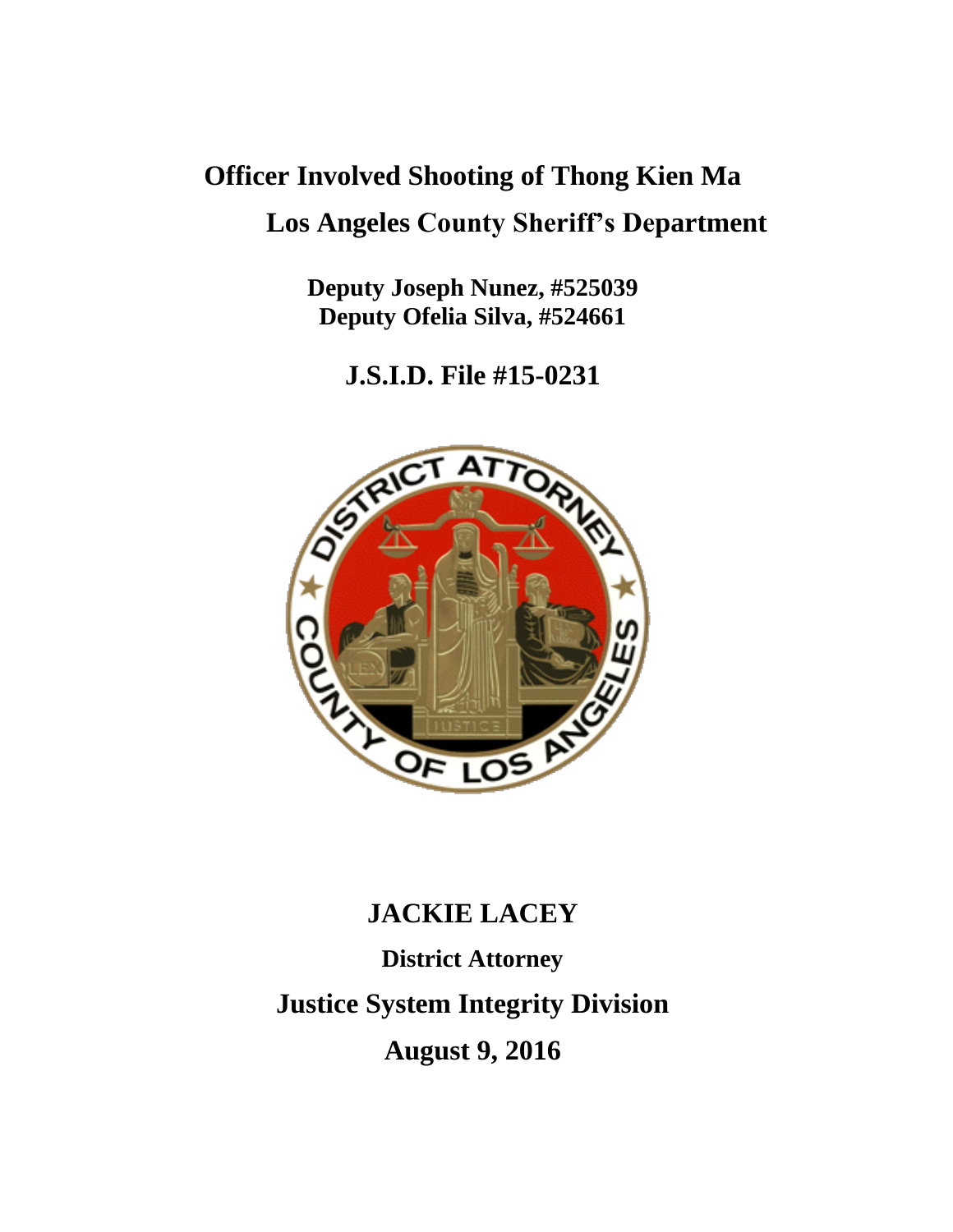#### **MEMORANDUM**

- TO: CAPTAIN STEVEN KATZ Los Angeles County Sheriff's Department Homicide Bureau 1 Cupania Circle Monterey Park, California 91755
- FROM: JUSTICE SYSTEM INTEGRITY DIVISION Los Angeles County District Attorney's Office
- SUBJECT: Officer Involved Shooting of Thong Kien Ma J.S.I.D. File #15-0231 L.A.S.D. File #015-05415-0560-011
- DATE: August 9, 2016

The Justice System Integrity Division of the Los Angeles County District Attorney's Office has completed its review of the May 5, 2015, fatal shooting of Thong Kien Ma by Los Angeles County Sheriff's Department (LASD) Deputies Joseph Nunez and Ofelia Silva. We have concluded that the above deputies acted lawfully in self-defense and in defense of others.

The District Attorney's Command Center was notified of the shooting at approximately 2:30 p.m., on May 5, 2015. The District Attorney Response Team responded to the location. They were given a briefing regarding the circumstances surrounding the shooting and a walk-through of the scene.

The following analysis is based on investigative reports, audio recordings of interviews, firearm analysis reports, forensic analysis reports, the autopsy report, crime scene diagrams and sketches, photographic evidence, and witness statements submitted to this office by LASD Detectives Robert Kenney and Joe Espino. The voluntary statements of all involved deputies were considered as part of this analysis.

## **FACTUAL ANALYSIS**

 $\overline{\phantom{a}}$ 

On May 5, 2015, at approximately 12:40 p.m., LASD Deputies Joseph Nunez and Ofelia Silva responded to 10434 Enloe Street in the County of Los Angeles in response to a radio call of an assault with a deadly weapon. The informant had indicated to dispatch that the suspect was stabbing another male at the location.

Deputy Nunez was the first to arrive. As he turned east on Enloe Street from Central Avenue, he observed a female, later identified as Sandy Ngo, frantically trying to get his attention in front of the location.<sup>1</sup> As he got closer, he noticed her head and face were covered in blood. He also observed

<sup>&</sup>lt;sup>1</sup> Sandy Ngo will be referred to as "Sandy" due to multiple witnesses bearing the same surname.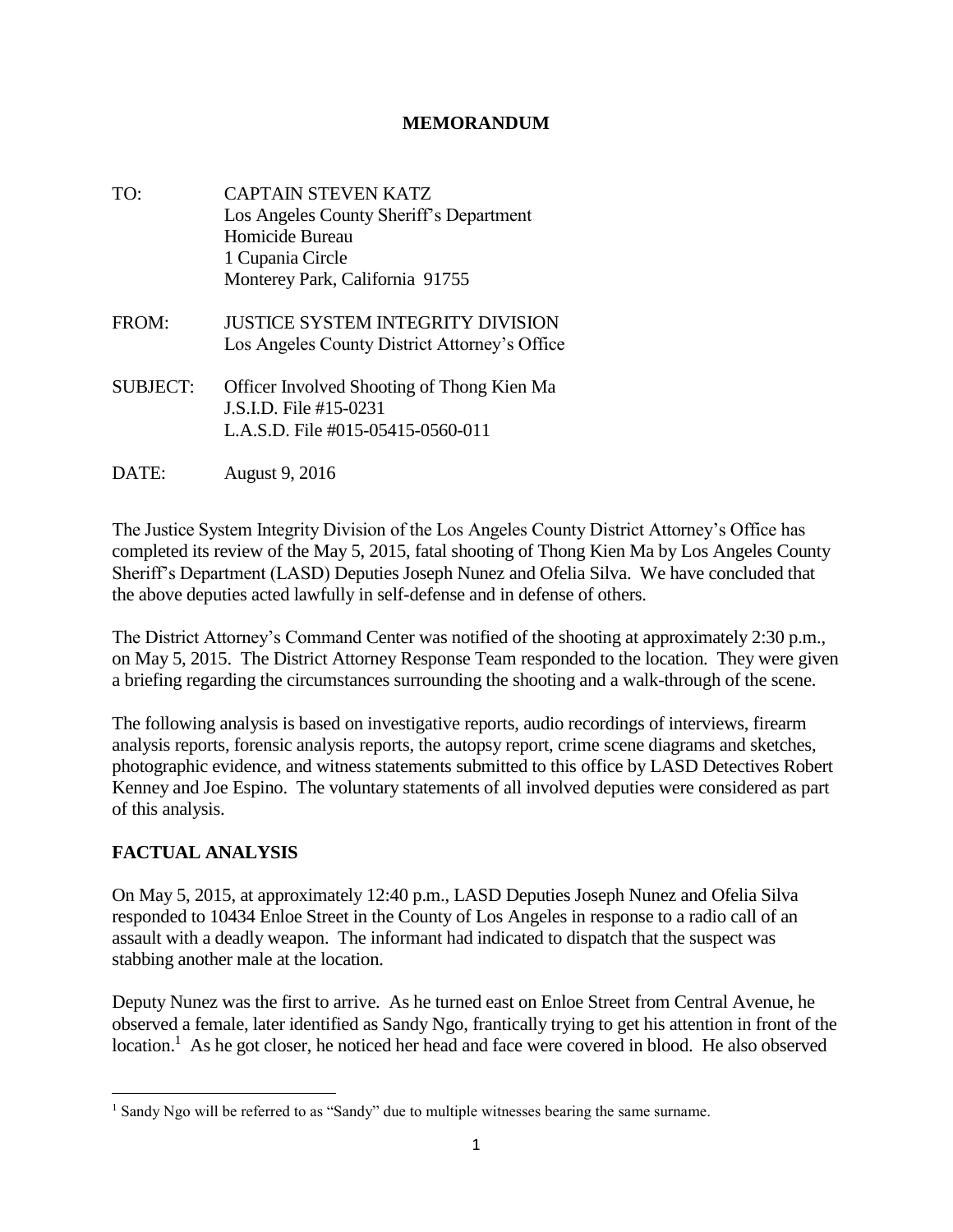approximately 10 people standing on the street near the location. Sandy began pointing south towards 10434 Enloe Street.

Nunez parked his patrol vehicle just west of the location and exited with his service weapon drawn. As he approached the front of the location, he observed a male, later identified as Thong Kien Ma, on his knees in a flower bed in front of the house. Ma was moving his arm in a chopping motion towards something below him with a meat cleaver in his right hand. Nunez could not see what Ma was striking, as the vegetation in the flower bed blocked his view. Nunez reported via radio that the suspect had a meat cleaver and requested "less than lethal" weapons, specifically a stun-gun shotgun, be brought to his location.

As Nunez repositioned himself, he was able to see that there was a man, later identified as Chu Ma Ngo, on the ground in the flower bed.<sup>2</sup> Ma was striking Chu repeatedly with the meat cleaver. Nunez ordered Ma to stop and to drop the meat cleaver, but Ma did not comply. As he issued multiple commands to drop the cleaver and stop, Nunez slid open the driveway gate, entered the property and advanced towards Ma. Nunez then took cover behind a vehicle parked in the driveway as Ma stood up, turned towards Nunez and raised the meat cleaver in his right hand. Ma began charging towards Nunez, yelling something to the effect of, "Kill me!" or, "You're going to have to kill me!"

Nunez, in fear for his life, fired two to three rounds from his service weapon from a distance of 15 to 20 feet away. It appeared Ma was struck by gunfire, because he stopped and got down on one knee, still holding the meat cleaver in his right hand.

Nunez reported via radio that he had been involved in a shooting, that the suspect still possessed the meat cleaver and there was an injured victim on the ground. At this point, Nunez heard another patrol vehicle arrive, and saw that it was Deputy Ofelia Silva. Silva joined him, standing slightly behind him to his right.

Ma stood up again with the meat cleaver in his right hand. He raised his arm and charged at the deputies. Fearing for their lives, and each other's lives, Nunez fired another two to three rounds from his service weapon and Silva fired one or two rounds from her service weapon. Nunez and Silva did not know if their bullets struck Ma, but he went down to one knee again. Ma then began moving his right arm back and forth as if he was going to throw the meat cleaver at the deputies. Both Nunez and Silva ordered him repeatedly to drop the cleaver and get on the ground. Ma ignored their commands and started to get up, stumbling towards the deputies with the cleaver in his hand. Nunez and Silva each fired their service weapons two or three times in fear for themselves and each other. Ma fell onto his side and then rolled over on his back and stopped moving.

Unsure whether or not Ma was still capable of another attack, Nunez and Silva maintained their positions and held him at gunpoint until additional units arrived. Additional deputies arrived at the location and handcuffed Ma. Paramedics arrived at the location and pronounced both Chu and Ma deceased.

 $\overline{\phantom{a}}$  $2$  Chu Ma Ngo will be referred to as "Chu" for the remainder of this memorandum due to multiple witnesses bearing the same surname.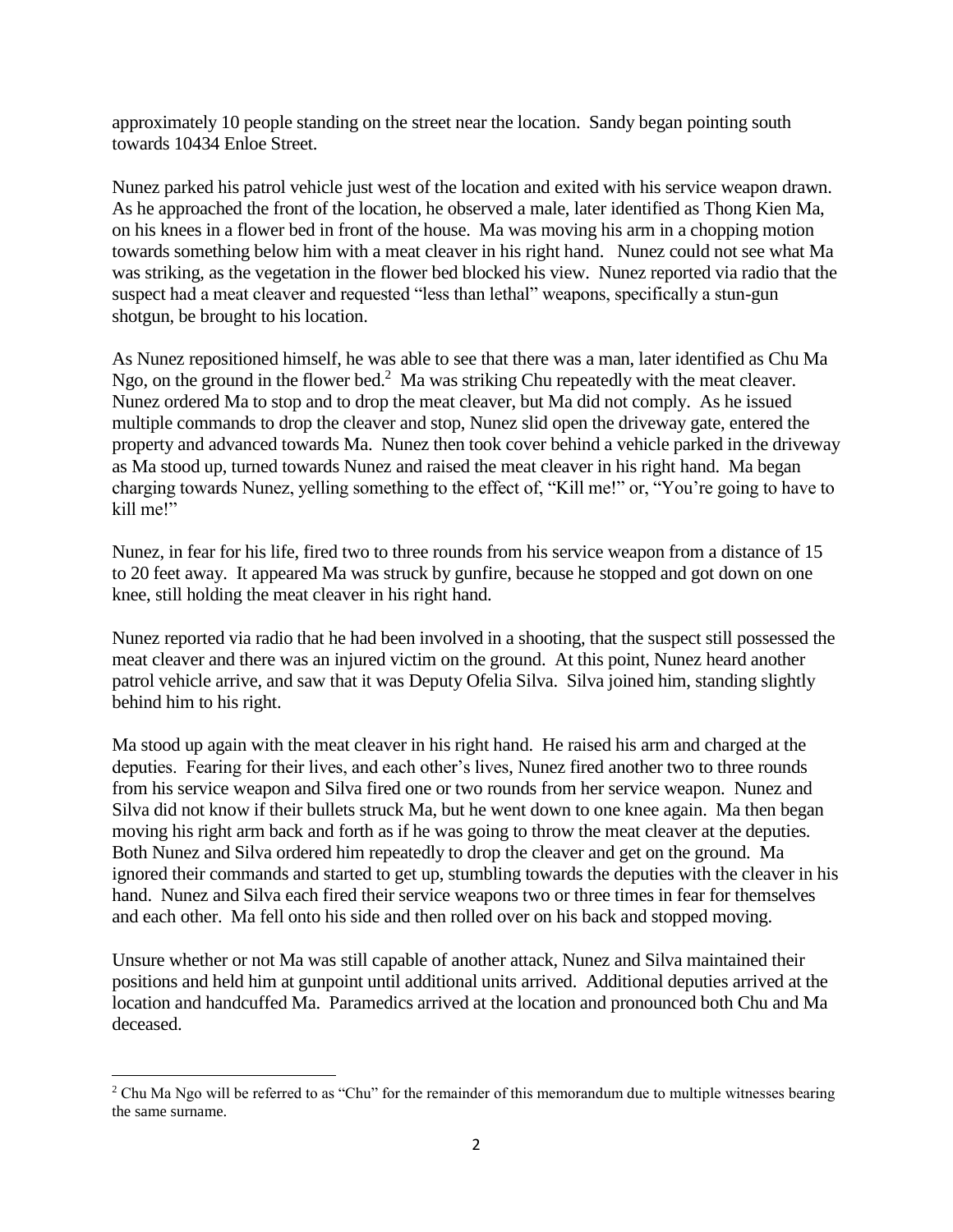Sandy was transported to Greater El Monte Hospital, where she was treated for lacerations to her face, shoulder and back. Sandy told investigators Chu had gone outside at approximately 10:00 a.m. Approximately half an hour later, Sandy heard a commotion outside. Hearing yelling and screaming, she went outside. She observed her husband, Chu, being chased and stabbed by Ma on the driveway in front of her house. She then saw Ma grab her husband and stab him with a knife and saw Chu bleeding from his head. At one point, Ma left Chu and ran toward her. Ma slashed her with the knife on her forehead. Sandy ran away and asked neighbors to call 9-1-1. Ma was still stabbing her husband. Later she observed Ma chopping at Chu's head.

Sandy saw a patrol car approaching and directed the male deputy to Ma and Chu. She heard the deputy yelling at Ma. She later observed a second deputy arrive and heard two deputies ordering Ma to drop the knife. She saw that Ma continued to hold the knife and then heard gunshots.

A canvass of the neighborhood was done and multiple witnesses reported having seen Ma attack Chu with the cleaver. Neighbors also heard and observed Nunez and Silva ordering Ma to stop what he was doing, drop to the ground and drop his weapon. Multiple witnesses also confirmed that Ma did not comply with the deputies' commands, and was advancing on the deputies when they discharged their service weapons. Witnesses also reported seeing Ma get up repeatedly and continue to advance on the deputies, and many overheard him yelling at the deputies to kill him. Witnesses indicated they believed Ma was going to attack the deputies immediately before they fired their weapons, and observed that Ma still had the cleaver in his hand when he finally fell to the ground and stopped moving.

Ma's family members were interviewed and indicated that Ma had previously had a problem with narcotics, specifically methamphetamine. The family had moved Ma to Vietnam to stay with other family members and get him away from the people he did narcotics with. Ma had returned to their home approximately four weeks earlier, and seemed to be doing well. On Thursday, April 30, 2015, Ma left home and did not return until Sunday, May 3, 2015. Family members were unable to reach him. After that date, Ma began acting paranoid. Ma began obsessing about his parents' credit card information and internet services being stolen. Family members tried to reason with him, but Ma became convinced that somehow Chu had run a wire to their house and stolen their internet and identities. Family members were concerned he may have started abusing narcotics again, as there was no indication any such theft had occurred, and Ma's behavior became increasingly bizarre.

An autopsy was conducted on Chu's body by Deputy Medical Examiner Vadims Poukens on May 8, 2015. Dr. Poukens attributed the cause of death to 70 to 80 lacerations caused by a sharp instrument.

An autopsy was conducted on Ma's body by Deputy Medical Examiner Louis Pena on May 8, 2015. Dr. Pena determined that Ma sustained a total of 13 entry gunshot wounds, and three exit wounds. Three of these gunshot wounds were determined to be fatal. A toxicology screen done as part of the autopsy revealed amphetamine, methamphetamine and marijuana in Ma's blood at the time of his death.